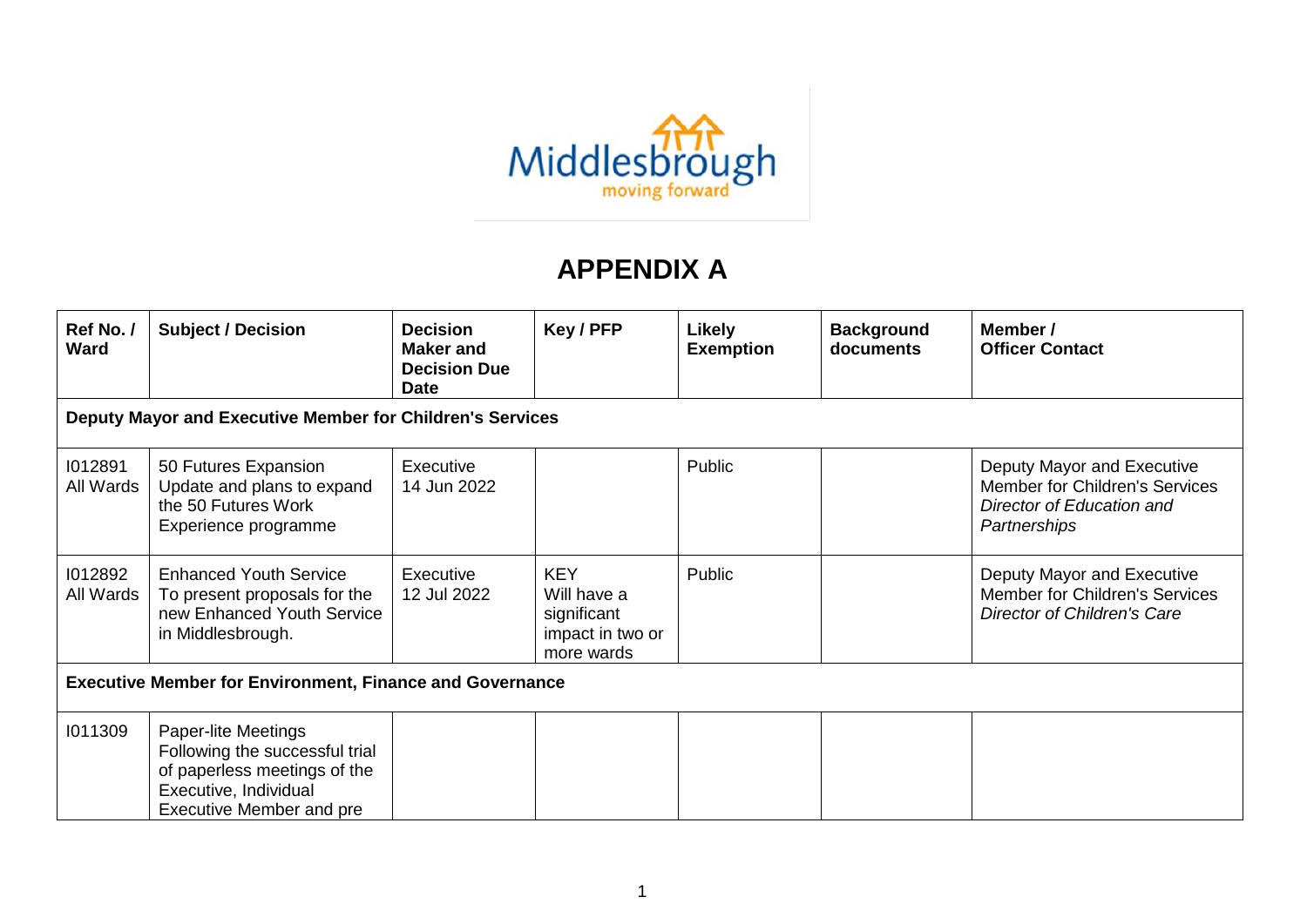| Ref No./<br><b>Ward</b> | <b>Subject / Decision</b>                                                                                                                                                                                                                                                                              | <b>Decision</b><br><b>Maker</b> and<br><b>Decision Due</b><br><b>Date</b>           | Key / PFP                                                                  | <b>Likely</b><br><b>Exemption</b> | <b>Background</b><br>documents | Member /<br><b>Officer Contact</b>                                                                                           |
|-------------------------|--------------------------------------------------------------------------------------------------------------------------------------------------------------------------------------------------------------------------------------------------------------------------------------------------------|-------------------------------------------------------------------------------------|----------------------------------------------------------------------------|-----------------------------------|--------------------------------|------------------------------------------------------------------------------------------------------------------------------|
|                         | Executive meetings,<br>Executive is requested to<br>provide the necessary<br>commitment to achieve<br>paper-lite meetings for all<br>Council, Executive or any<br>other Council meeting, Panel<br>or Working Group by<br>embracing the current<br>technology available to<br>councillors and officers. |                                                                                     |                                                                            |                                   |                                |                                                                                                                              |
| 1012905                 | Impact Assessment policy<br>2024-27 (Date TBA - March<br>23)<br>The policy sets out how the<br>council ensures that it impact<br>assesses decisions.                                                                                                                                                   | Executive<br>Member for<br>Environment,<br>Finance and<br>Governance<br>26 Apr 2022 |                                                                            | Public                            |                                | <b>Executive Member for</b><br>Environment, Finance and<br>Governance<br>Director of Legal and<br><b>Governance Services</b> |
| 1012679<br>All Wards    | Section 13A (1) (a)<br>(Exceptional Hardship Fund)<br>Policy<br>This report seeks approval to<br>amend the Council's Section<br>13A (1) (a) policy, under the<br><b>Local Government Finance</b><br>Act (LGFA) 1992 (as<br>amended).                                                                   | Executive<br>Member for<br>Environment,<br>Finance and<br>Governance<br>26 Apr 2022 | <b>KEY</b><br>Will have a<br>significant<br>impact in two or<br>more wards | Public                            |                                | <b>Executive Member for</b><br>Environment, Finance and<br>Governance<br><b>Director of Finance</b>                          |
| 1012903                 | Surveillance Policy 2022/23<br>(Date TBA - Sept 22)<br>The proposed policy will<br>ensure that surveillance                                                                                                                                                                                            | Executive<br>Member for<br>Environment,<br>Finance and                              |                                                                            | Public                            |                                | <b>Executive Member for</b><br>Environment, Finance and<br>Governance<br>Director of Legal and                               |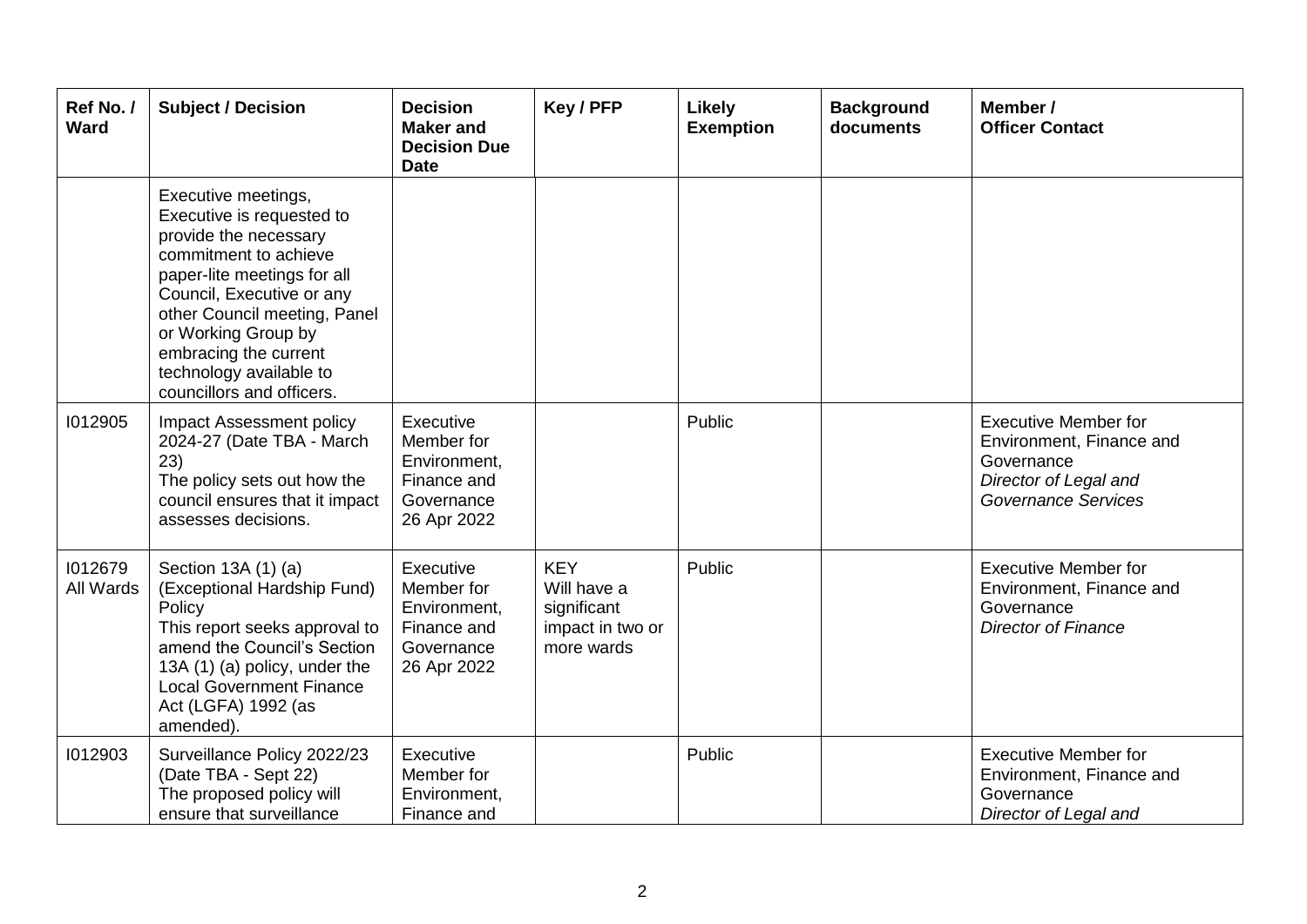| Ref No./<br><b>Ward</b> | <b>Subject / Decision</b>                                                                                                                                                                                | <b>Decision</b><br><b>Maker and</b><br><b>Decision Due</b><br><b>Date</b> | Key / PFP                                                                                                                                          | <b>Likely</b><br><b>Exemption</b> | <b>Background</b><br>documents | Member /<br><b>Officer Contact</b>                                                                                                |
|-------------------------|----------------------------------------------------------------------------------------------------------------------------------------------------------------------------------------------------------|---------------------------------------------------------------------------|----------------------------------------------------------------------------------------------------------------------------------------------------|-----------------------------------|--------------------------------|-----------------------------------------------------------------------------------------------------------------------------------|
|                         | activity undertaken by the<br>Council is pursuit of its<br>strategic priorities is lawful<br>and that due regard is given<br>to human rights and to data<br>protection rights.                           | Governance<br>26 Apr 2022                                                 |                                                                                                                                                    |                                   |                                | <b>Governance Services</b>                                                                                                        |
| 1012381<br>Central      | Demolition of the former<br>Slam Nightclub<br>To seek approval for the<br>demolition of the building.                                                                                                    | Executive<br>10 May 2022                                                  | <b>KEY</b><br>Will incur<br>expenditure or<br>savings that are<br>above the<br>threshold<br>decided by the<br>Council <i>i.e.</i><br>Over £150,000 | Public                            |                                | <b>Executive Member for</b><br>Environment, Finance and<br>Governance<br>Director of Environment and<br><b>Community Services</b> |
| 1012756<br>All Wards    | Green Strategy - Year Two<br><b>Action Plan</b><br>To seek approval of<br>Middlesbrough Council's<br><b>Green Strategy Year Two</b><br>action plan and to summarise<br>the progress made in Year<br>One. | Executive<br>10 May 2022                                                  | <b>KEY</b><br>Will have a<br>significant<br>impact in two or<br>more wards                                                                         | Public                            |                                | <b>Executive Member for</b><br>Environment, Finance and<br>Governance<br>Director of Environment and<br><b>Community Services</b> |
| 1010704<br>All Wards    | Improving Our Highways<br>Executive approval is<br>required for the ECS Capital<br>Highways Infrastructure<br>Asset.                                                                                     | Executive<br>10 May 2022                                                  | <b>KEY</b><br>Will incur<br>expenditure or<br>savings above<br>£150,000 and<br>will affect 2 or<br>more wards                                      | Public                            |                                | <b>Executive Member for</b><br>Environment, Finance and<br>Governance<br>Director of Environment and<br><b>Community Services</b> |
| 1012766                 | Proposed service delivery                                                                                                                                                                                | Executive                                                                 | <b>KEY</b>                                                                                                                                         | Public                            |                                | <b>Executive Member for</b>                                                                                                       |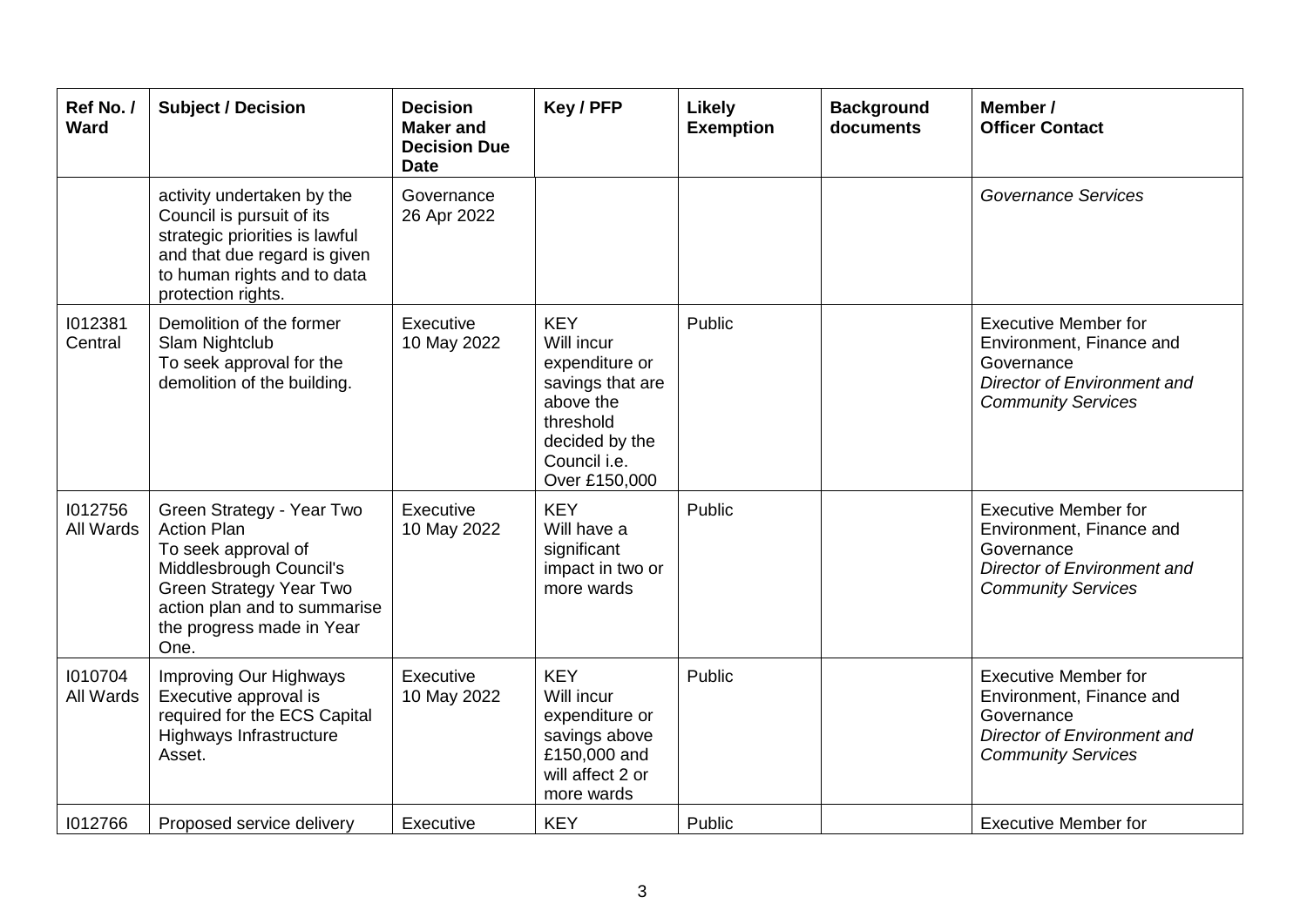| Ref No./<br>Ward                               | <b>Subject / Decision</b>                                                                                                                                                                                                  | <b>Decision</b><br><b>Maker and</b><br><b>Decision Due</b><br><b>Date</b> | Key / PFP                                                                                                     | <b>Likely</b><br><b>Exemption</b> | <b>Background</b><br>documents | Member /<br><b>Officer Contact</b>                                                                                                |
|------------------------------------------------|----------------------------------------------------------------------------------------------------------------------------------------------------------------------------------------------------------------------------|---------------------------------------------------------------------------|---------------------------------------------------------------------------------------------------------------|-----------------------------------|--------------------------------|-----------------------------------------------------------------------------------------------------------------------------------|
| All Wards                                      | model and associated<br>subsidised charges for<br><b>Residential Pest Control</b><br>To seek Executive approval<br>for the proposed service<br>delivery model and<br>associated subsidised<br>charges for Pest Control.    | 10 May 2022                                                               | Will have a<br>significant<br>impact in two or<br>more wards                                                  |                                   |                                | Environment, Finance and<br>Governance<br>Director of Environment and<br><b>Community Services</b>                                |
| 1012767<br>All Wards                           | <b>Tree Maintenance</b><br>Executive to approve the re-<br>establishment of an in-house<br>Arboricultural team and in<br>line with this, to approve any<br>amendments to the<br><b>Authorities current Tree</b><br>Policy. | Executive<br>10 May 2022                                                  | <b>KEY</b><br>Will incur<br>expenditure or<br>savings above<br>£150,000 and<br>will affect 2 or<br>more wards | Public                            |                                | <b>Executive Member for</b><br>Environment, Finance and<br>Governance<br>Director of Environment and<br><b>Community Services</b> |
| 1012768<br>Newport;<br><b>North</b><br>Ormesby | Locality Working - Evaluation<br>and Next Steps<br>To ask Executive to consider<br>the evaluation of the pilot and<br>to approve the next phase of<br>Locality Working.                                                    | Executive<br>14 Jun 2022                                                  | <b>KEY</b><br>Will have a<br>significant<br>impact in two or<br>more wards                                    | Public                            |                                | <b>Executive Member for Culture</b><br>and Communities<br><b>Director of Environment and</b><br><b>Community Services</b>         |
| 1012901                                        | Strategic Plan 2021-2024 -<br>Progress at Year End<br>2021/22<br>Quarterly monitoring, review<br>and action planning plays a<br>central role in ensuring that<br>the Strategic Plan is<br>delivered effectively.           | Executive<br>14 Jun 2022                                                  |                                                                                                               | Public                            |                                | <b>Executive Member for</b><br>Environment, Finance and<br>Governance<br><b>Chief Executive</b>                                   |
| 1012273                                        | Tees Valley Energy Recovery                                                                                                                                                                                                | Executive                                                                 | <b>KEY</b>                                                                                                    | Public                            |                                | <b>Executive Member for</b>                                                                                                       |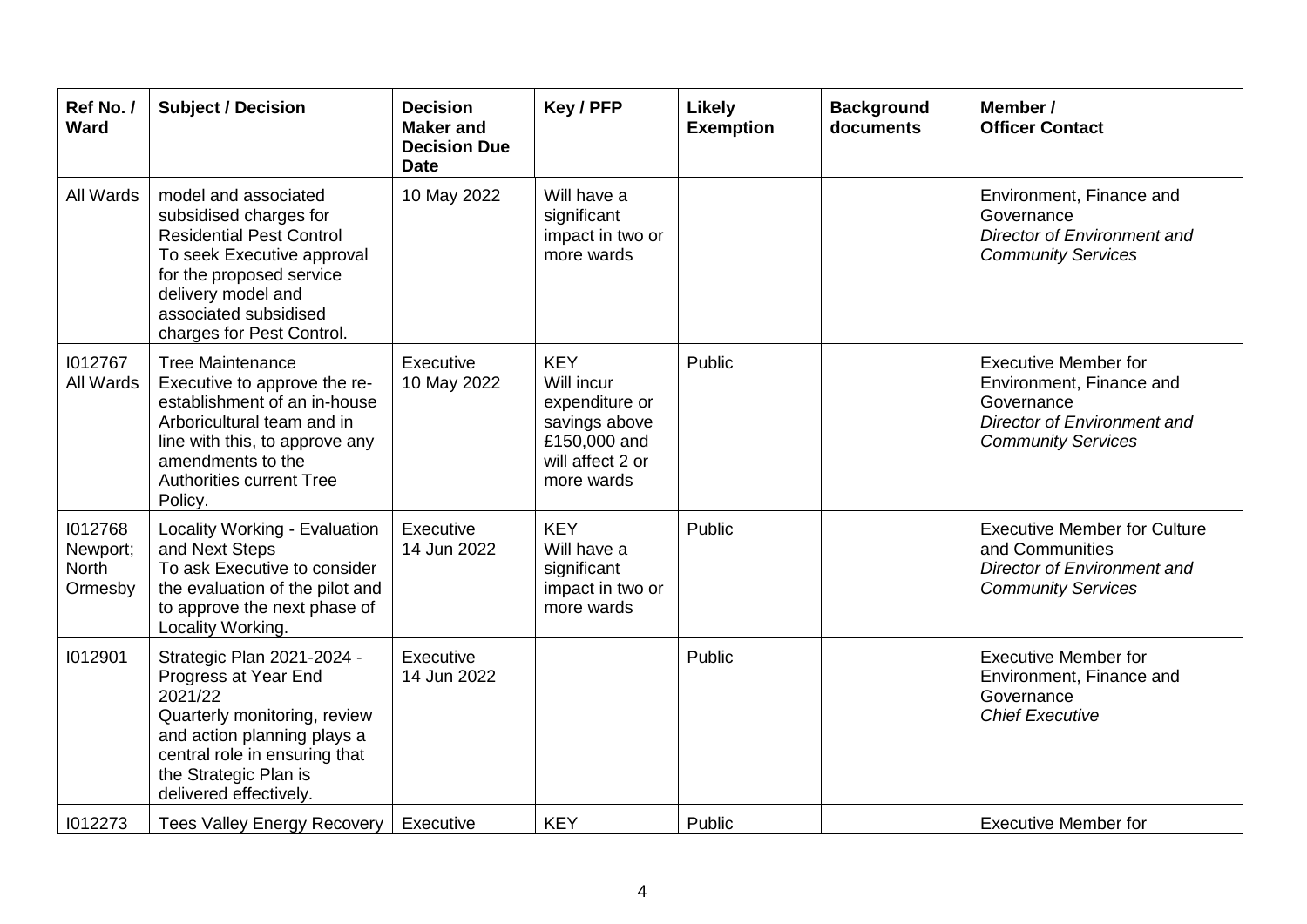| Ref No./<br>Ward     | <b>Subject / Decision</b>                                                                                                                                                                                                                                                                                                                             | <b>Decision</b><br><b>Maker and</b><br><b>Decision Due</b><br><b>Date</b>                  | Key / PFP                                                                                                     | <b>Likely</b><br><b>Exemption</b> | <b>Background</b><br>documents | Member /<br><b>Officer Contact</b>                                                                                                |
|----------------------|-------------------------------------------------------------------------------------------------------------------------------------------------------------------------------------------------------------------------------------------------------------------------------------------------------------------------------------------------------|--------------------------------------------------------------------------------------------|---------------------------------------------------------------------------------------------------------------|-----------------------------------|--------------------------------|-----------------------------------------------------------------------------------------------------------------------------------|
| All Wards            | <b>Facility Local Authority</b><br>Special Purpose Vehicle<br>To seek approval for MBC to<br>enter with seven other<br>councils a Special Purpose<br>Vehicle company in order to<br>manage the Tees Valley<br>energy recovery facility that<br>will be responsible for the<br>disposal of Middlesbrough<br>municipal waste.                           | 14 Jun 2022                                                                                | Will incur<br>expenditure or<br>savings above<br>£150,000 and<br>will affect 2 or<br>more wards               |                                   |                                | Environment, Finance and<br>Governance<br>Director of Environment and<br><b>Community Services</b>                                |
| 1012904              | Annual Equality and Inclusion<br>Report 2021 (Date TBA - July<br>22)<br>The report sets out how the<br>council complies with its<br>equality duties and provides<br>equality and inclusion data<br>about its workforce and the<br>town.                                                                                                               | Deputy Mayor<br>and Executive<br>Member for<br>Children's<br><b>Services</b><br>1 Jul 2022 |                                                                                                               | Public                            |                                | Deputy Mayor and Executive<br>Member for Children's Services<br>Director of Legal and<br><b>Governance Services</b>               |
| 1011678<br>All Wards | <b>Transporter Bridge Update</b><br>The purpose of the report is<br>to inform Executive of the<br>current status of the<br>Transporter Bridge, highlight<br>what works have been<br>carried and to seek<br>approval/endorsement to<br>identify funds and to carry out<br>further repairs to the<br>Transporter Bridge as<br>identified in the Special | Executive<br>12 Jul 2022                                                                   | <b>KEY</b><br>Will incur<br>expenditure or<br>savings above<br>£150,000 and<br>will affect 2 or<br>more wards | Public                            |                                | <b>Executive Member for</b><br>Environment, Finance and<br>Governance<br>Director of Environment and<br><b>Community Services</b> |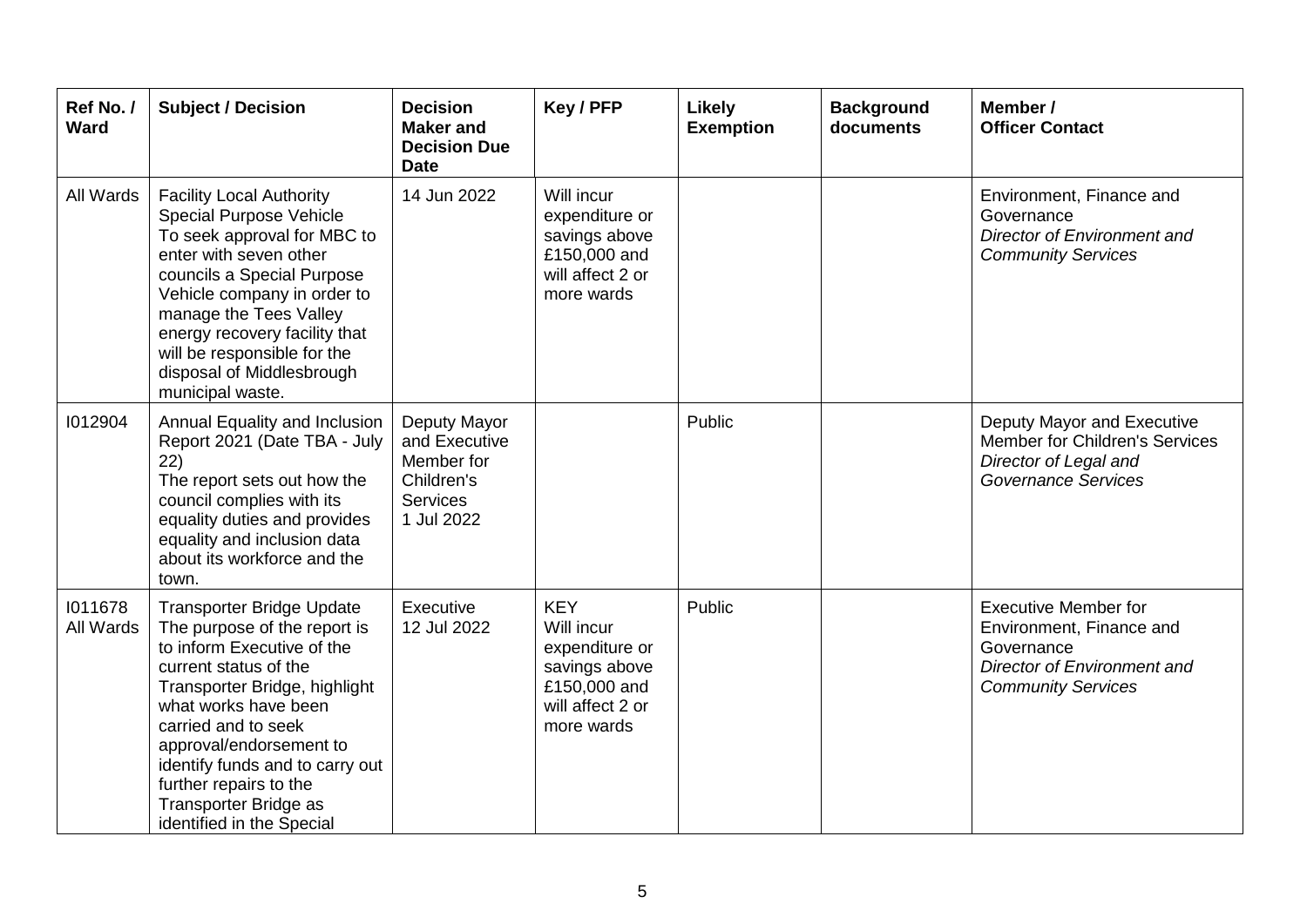| Ref No./<br>Ward                           | <b>Subject / Decision</b>                                                                                                                                                                                                                                                                                                     | <b>Decision</b><br><b>Maker</b> and<br><b>Decision Due</b><br><b>Date</b> | Key / PFP                                                                  | <b>Likely</b><br><b>Exemption</b> | <b>Background</b><br>documents | Member /<br><b>Officer Contact</b>                                                              |
|--------------------------------------------|-------------------------------------------------------------------------------------------------------------------------------------------------------------------------------------------------------------------------------------------------------------------------------------------------------------------------------|---------------------------------------------------------------------------|----------------------------------------------------------------------------|-----------------------------------|--------------------------------|-------------------------------------------------------------------------------------------------|
|                                            | Inspection carried out by<br>Rapid Consultants and the<br>follow up Principal Inspection<br>carried out by Atkins Global.                                                                                                                                                                                                     |                                                                           |                                                                            |                                   |                                |                                                                                                 |
| 1012902                                    | Strategic Plan 2021-2024 -<br>Progress at End of Quarter 1<br>2022/23<br>Quarterly monitoring, review<br>and action planning plays a<br>central role in ensuring that<br>the Strategic Plan is<br>delivered effectively.                                                                                                      | Executive<br>6 Sep 2022                                                   |                                                                            | Public                            |                                | <b>Executive Member for</b><br>Environment, Finance and<br>Governance<br><b>Chief Executive</b> |
|                                            | <b>Executive Member for Regeneration</b>                                                                                                                                                                                                                                                                                      |                                                                           |                                                                            |                                   |                                |                                                                                                 |
| 1009248<br>Ayresom<br>e; Kader;<br>Trimdon | 'This item is to be deferred to<br>a future meeting of the<br>Executive. The revised date<br>of the meeting at which this<br>item will be considered, will<br>be published on the Forward<br>Work Plan in due course.'<br>Stainsby Country Park and<br>Masterplan<br>To adopt the Stainsby<br>Country Park and<br>Masterplan. | Executive<br>Not before 26th<br>Oct 2021                                  | <b>KEY</b><br>Will have a<br>significant<br>impact in two or<br>more wards | Public                            |                                | <b>Executive Member for</b><br>Regeneration<br>Director of Regeneration and<br>Culture          |
| 1012650<br>All Wards                       | <b>Bus Lane Contraventions -</b><br>Level of Penalty Charge<br>The proposal will affect<br>motorists who contravene<br>bus lane restrictions. This                                                                                                                                                                            | Executive<br>10 May 2022                                                  | <b>KEY</b><br>Will have a<br>significant<br>impact in two or<br>more wards | Public                            |                                | <b>Executive Member for</b><br>Regeneration<br>Director of Regeneration and<br>Culture          |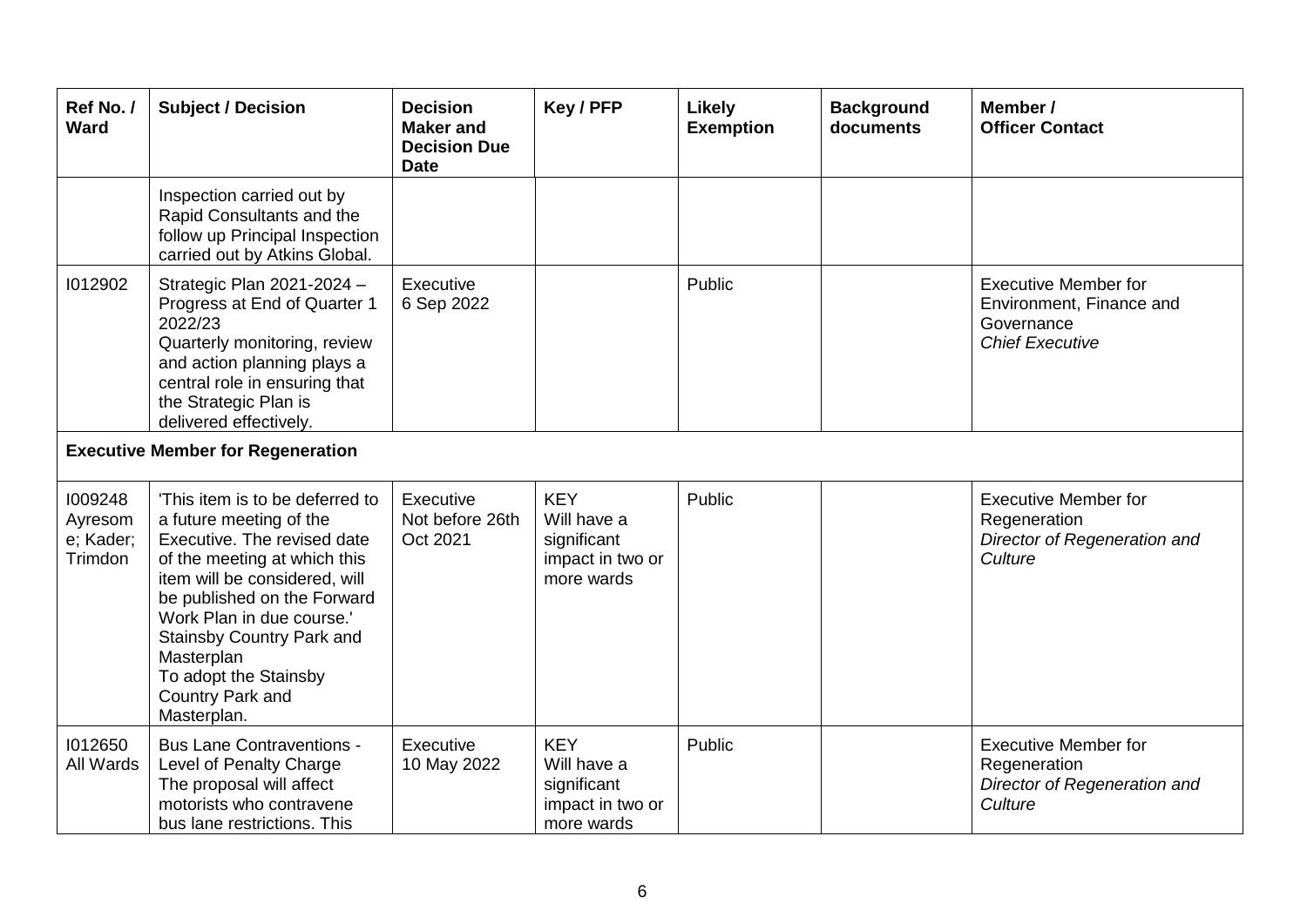| Ref No./<br><b>Ward</b>                       | <b>Subject / Decision</b>                                                                                                                                                                                                                                                                                                 | <b>Decision</b><br><b>Maker and</b><br><b>Decision Due</b><br><b>Date</b> | Key / PFP                                                                                                                                   | <b>Likely</b><br><b>Exemption</b> | <b>Background</b><br>documents | Member /<br><b>Officer Contact</b>                                                                |
|-----------------------------------------------|---------------------------------------------------------------------------------------------------------------------------------------------------------------------------------------------------------------------------------------------------------------------------------------------------------------------------|---------------------------------------------------------------------------|---------------------------------------------------------------------------------------------------------------------------------------------|-----------------------------------|--------------------------------|---------------------------------------------------------------------------------------------------|
|                                               | could be residents of any<br>ward in Middlesbrough or<br>motorists from outside<br>Middlesbrough.                                                                                                                                                                                                                         |                                                                           |                                                                                                                                             |                                   |                                |                                                                                                   |
| 1012680<br>All Wards                          | <b>Cultural Investment</b><br>Prospectus<br>To brief Executive on the<br>cultural partnerships future<br>plans and successful funding<br>from DCMS.                                                                                                                                                                       | Executive<br>10 May 2022                                                  | <b>KEY</b><br>Will incur<br>expenditure or<br>savings above<br>£150,000 and<br>will affect 2 or<br>more wards                               | Public                            |                                | <b>Executive Member for Culture</b><br>and Communities<br>Director of Regeneration and<br>Culture |
| 1011647<br>Central                            | <b>TeesAMP Next Phase</b><br>To present the business case<br>for additional investment in<br><b>Tees Advanced</b><br><b>Manufacturing Park</b><br>(TeesAMP).                                                                                                                                                              | Executive<br>10 May 2022                                                  | <b>KEY</b><br>Will incur<br>expenditure or<br>savings that are<br>above the<br>threshold<br>decided by the<br>Council i.e.<br>Over £150,000 | Fully exempt                      |                                | <b>Executive Member for</b><br>Regeneration<br>Director of Regeneration and<br>Culture            |
| 1012073<br>Coulby<br>Newham;<br>Nunthorp<br>е | <b>Strategic Housing Site</b><br><b>Disposals</b><br>To seek approval to<br>commence the process of<br>preparing two Council owned<br>housing sites (Newham Hall<br>and Nunthorpe Grange) for<br>sale. Both sites are contained<br>within the 2014 Local Plan,<br>and approval is needed to<br>commence preparatory work. | Executive<br>14 Jun 2022                                                  | <b>KEY</b><br>Will incur<br>expenditure or<br>savings that are<br>above the<br>threshold<br>decided by the<br>Council i.e.<br>Over £150,000 | Public                            |                                | <b>Executive Member for</b><br>Regeneration<br>Director of Regeneration and<br>Culture            |